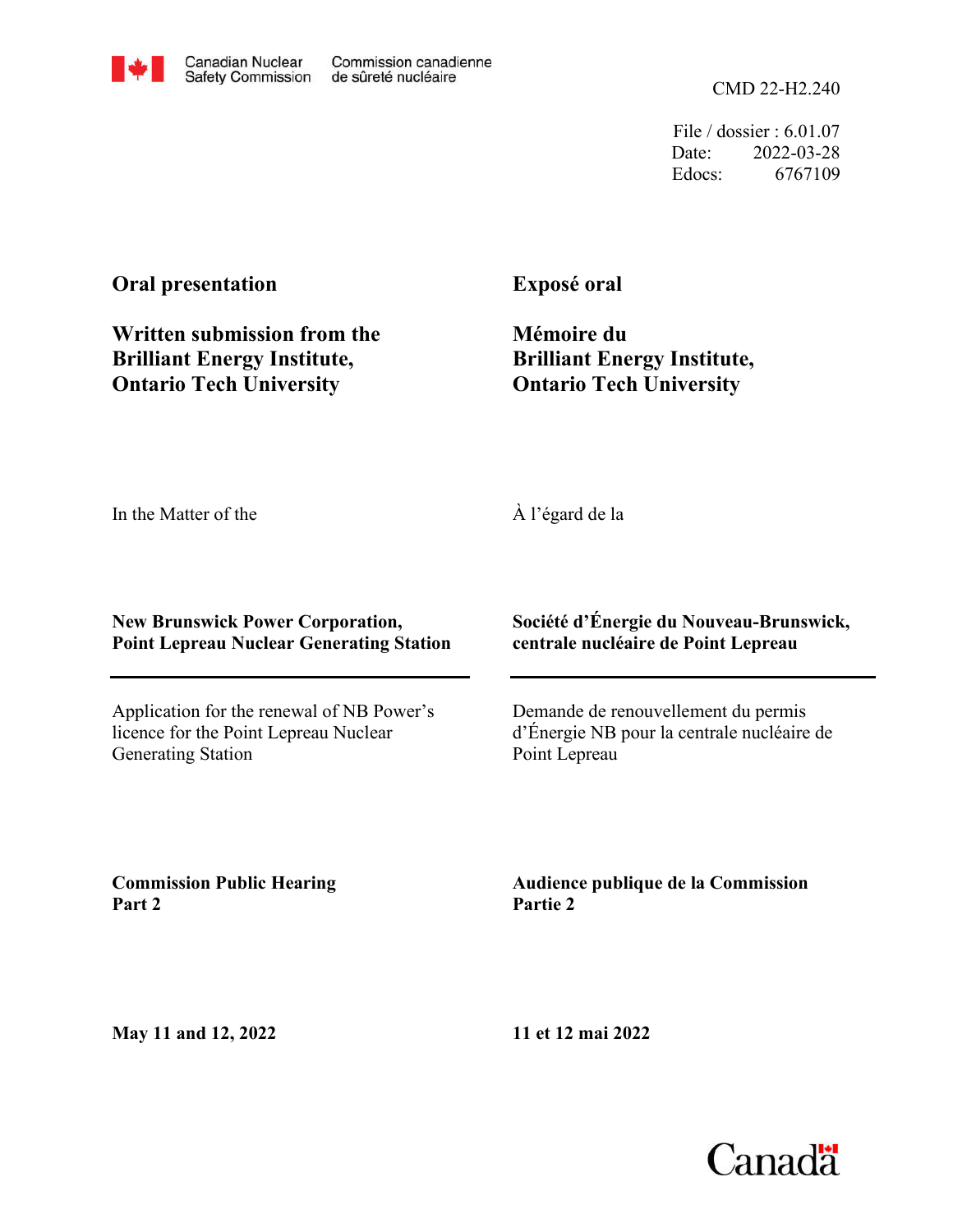

Jacquie Hoornweg Executive Director Brilliant Energy Institute, Ontario Tech University 2000 Simcoe Street North, Oshawa, Ontario L1H 7K4

March 28, 2022

Senior Tribunal Officer, Secretariat Email: interventions@cnsc-ccsn.gc.ca

I am pleased to provide this letter of support and would like to attend for an oral presentation in support of the Point Lepreau Generating Nuclear Station (PLGNS) License Renewal based on my knowledge of the benefits from the station for the people of New Brunswick.

My support is also based on my knowledge of the people who work at the station and their commitment to serving the best interests of the communities who depend upon them for reliable, safe and environmentally sound electricity generation.

The primary source of electricity for more than 40 per cent of Canadians is from low-carbon nuclear generation. This is the case in New Brunswick where the Point Lepreau nuclear plant has been a significant contributor to the avoidance of greenhouse gas emissions in the province.

The expertise in operations, project management and community and stakeholder engagement that has been developed as part of this history, is crucial not only for the future of New Brunswick but as we see nuclear being increasingly considered to play an important role as part of clean energy systems elsewhere.

Many provinces, and other jurisdictions internationally, are looking to nuclear to help Canada address climate change, meet sustainability goals and achieve competitiveness in a global net zero economy. Building on Canada's long-standing energy sectoral expertise, including in nuclear power, will be a significant asset as the country positions itself as a desired global partner in the required transformation to ensure global sustainability and as a place to do business in a world where low carbon energy will offer a distinct advantage.

And what does this have to do with New Brunswick's license renewal, specifically?

For the past two decades, I have worked with colleagues at NB Power, first in my progressive roles at Ontario Power Generation, and later in my own company where I worked both directly and in collaboration with NB Power on engagement, communications and strategic initiatives.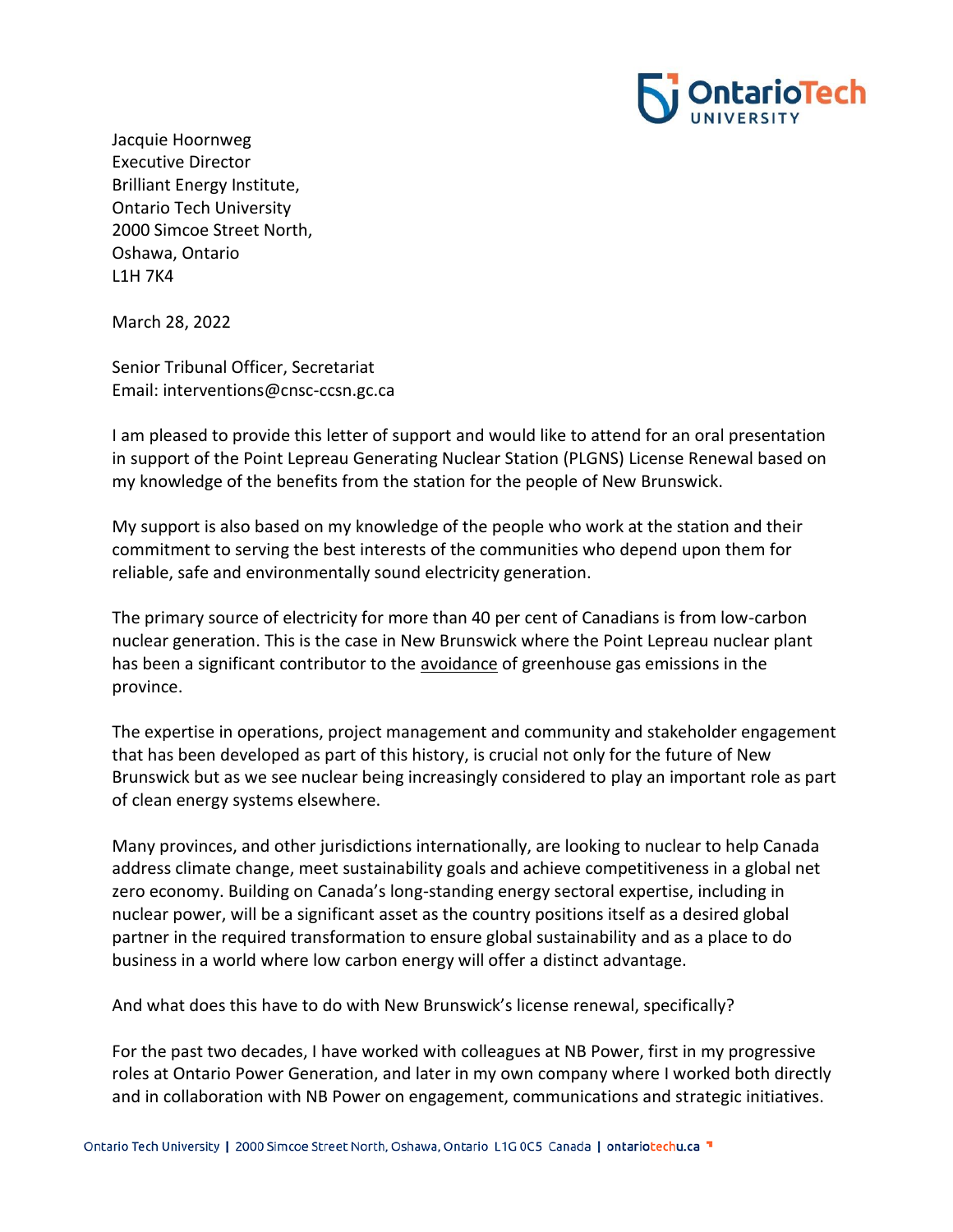This included during the early days of the COVID-19 pandemic when ensuring the safety of workers and ensuring the power stayed on became of parallel importance and co-dependent. I saw the hours of work, the commitment to collaboration, and the use of the skills and knowledge of the management team and staff, firsthand both in my work with CANDU Owners Group at the time and working directly with the communications team led by Kathleen Duguay at NB Power on both internal and external communications.

I saw a management team and staff that put the needs of their customers ahead of their own needs as individuals, while trying like so many of us to navigate the new pandemic reality. They worked with their industry peers and each other to ensure there would be no disruption to service and that the safety of workers would not be compromised.

I raise this because I think it is illustrative of the dedication I have witnessed time and again to drive excellence in operations, projects and to the interests of the communities who rely on NB Power in all facets of their business.

In working with the people interested or having a stake in the plant's operations and projects, I can think of countless ways the NB Power team has worked to share information transparently and importantly, to listen, engage, involve and learn from the communities and individuals.

Sometimes, these engagement activities happen in formal ways; the kind that get you checkmarks on regulatory documents and of course, these are important. I have also seen many hours spent on the less official but even more meaningful engagement that takes place between people not between organizations. These are the kind of engagements that only incur when you have people working in companies that care as much about the people behind the check boxes as the formal process, when they really see and care for the people in these communities at a human level.

This is what I have seen over the past several years working with the NB Power team with First Nation communities, the local community and even individuals who have no titles or associations but simply want to know more to make informed decisions about Point Lepreau and nuclear power.

Today, in my new role at the Brilliant Energy Institute at Ontario Tech University, we are committed to be a change agent for the transition to net zero.

It means some technical innovation for sure. We are committed to the advancement and integration of technologies including nuclear, that together will contribute to clean, safe, affordable energy systems. We are committed to advancing knowledge that will ensure these technologies can help decarbonize our civil infrastructure like transportation, buildings, municipal services and heavy industry and also be affordable, safe and responsibly managed.

It also means the investment in development of the diverse and effective workforces; the people of all races and genders, with the right skills and knowledge, who will be needed for this massive transition and that barriers will be removed and accessibility to training and careers, increased, to ensure equitable opportunity for all.